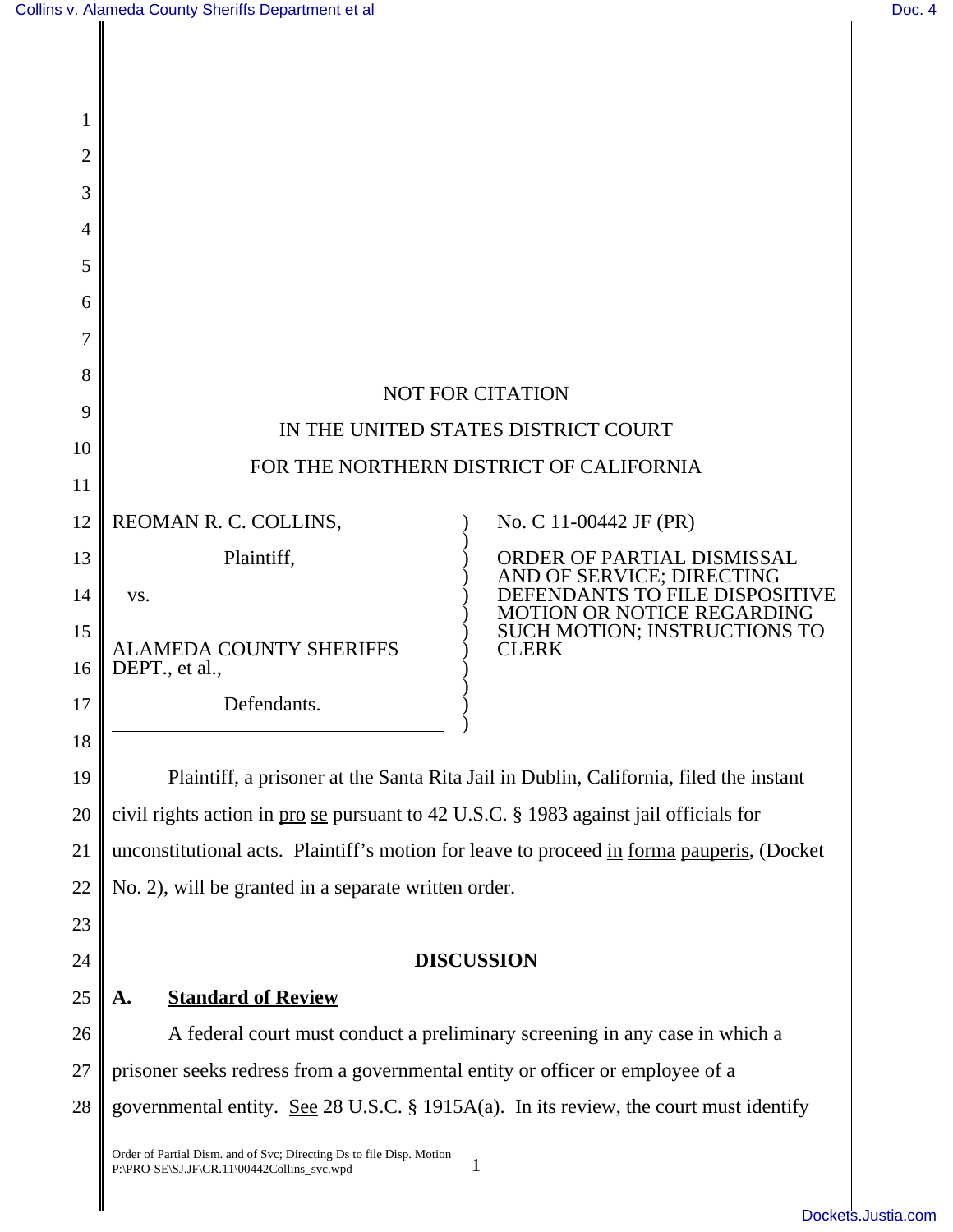1 2 3 4 5 any cognizable claims and dismiss any claims that are frivolous, malicious, fail to state a claim upon which relief may be granted or seek monetary relief from a defendant who is immune from such relief. See id. § 1915A(b)(1),(2). Pro se pleadings must, however, be liberally construed. See Balistreri v. Pacifica Police Dep't, 901 F.2d 696, 699 (9th Cir. 1988).

6 7 8 9 To state a claim under 42 U.S.C. § 1983, a plaintiff must allege two essential elements: (1) that a right secured by the Constitution or laws of the United States was violated, and (2) that the alleged violation was committed by a person acting under the color of state law. See West v. Atkins, 487 U.S. 42, 48 (1988).

10

# **B. Plaintiff's Claims**

11 12 13 14 15 Plaintiff alleges that on October 29, 2010, Defendant J. Shaves viciously attacked him inside his isolation cell. (Compl. at 3.) Plaintiff claims that Shaves beat him in the head and body, such that he had to be seen by a doctor. (Id.) Plaintiff also claims that Shaves placed him in administrative segregation without due process. Liberally construed, these claims are cognizable under § 1983.

16 17 18 19 20 21 22 23 24 25 26 27 28 Plaintiff claims that Mr. A. Hurn, the "Warden of Santa Rita Jail," is liable for the attack by Shaves because he "should have know" about the type of deputies he has working at the jail. It appears that Plaintiff is attempting to allege supervisor liability. A supervisor may be liable under section 1983 upon a showing of (1) personal involvement in the constitutional deprivation or (2) a sufficient causal connection between the supervisor's wrongful conduct and the constitutional violation. Redman v. County of San Diego, 942 F.2d 1435, 1446 (9th Cir. 1991) (en banc) (citation omitted). A supervisor therefore generally "is only liable for constitutional violations of his subordinates if the supervisor participated in or directed the violations, or knew of the violations and failed to act to prevent them." Taylor v. List, 880 F.2d 1040, 1045 (9th Cir. 1989). However, Plaintiff fails to allege that Shaves had a known potential for violence which Hurn knew or should have known and therefore required to protect prisoners, like Plaintiff, from potential attacks. Without any evidence to support this claim, Plaintiff's allegations

Order of Partial Dism. and of Svc; Directing Ds to file Disp. Motion Order of Partial Disin. and of Svc; Directing Ds to the Disp. Motion  $P:\PPRO-SE\setminus SL(CR.11\setminus 00442Collins$  svc.wpd  $2$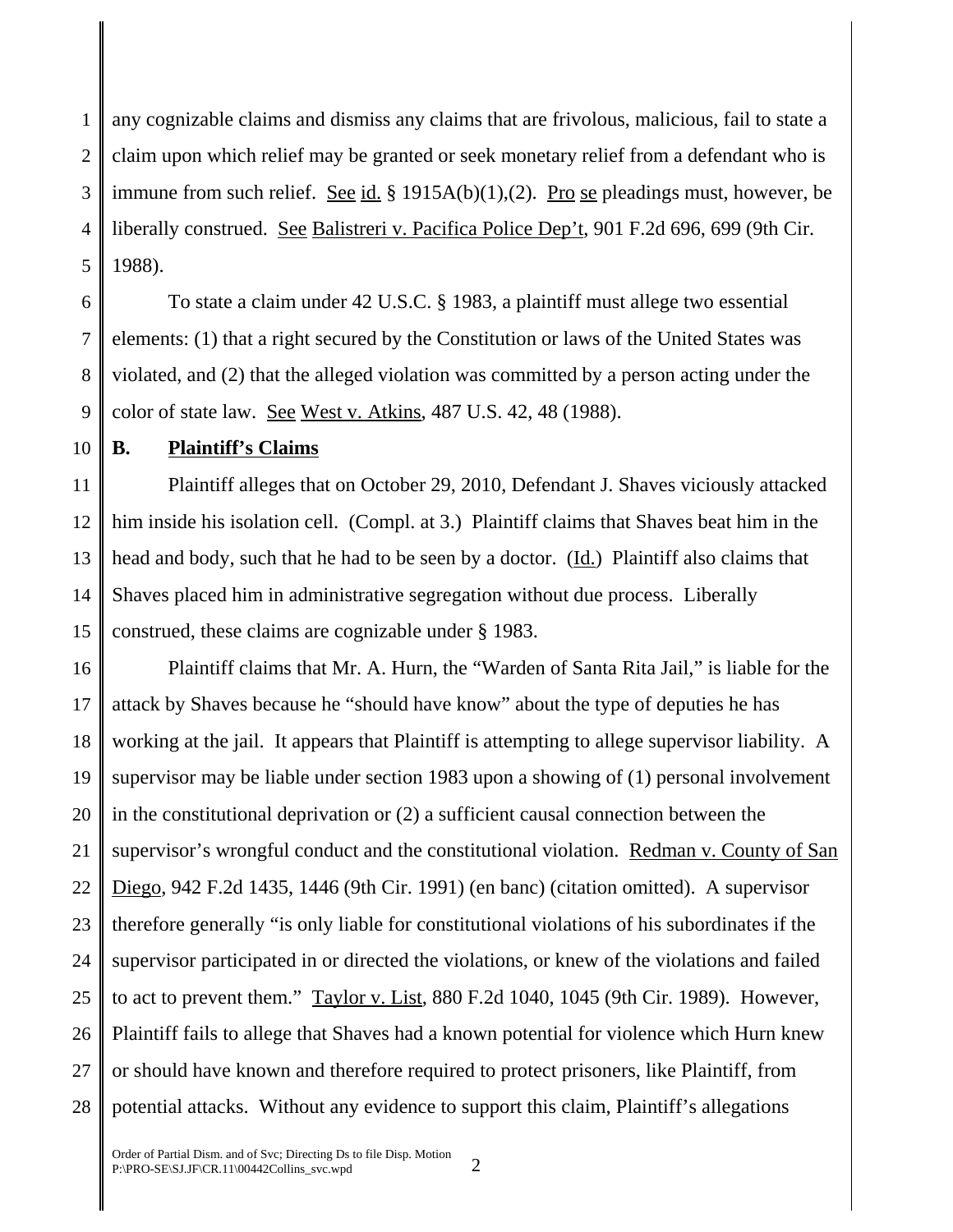1 2 against Hurn are conclusory and fail to state a claim. Accordingly, this claim against Hurn is DISMISSED for failure to state a claim.

3 4 5 6 7 8 9 10 11 12 13 14 15 Plaintiff claims that Alameda County (the "County") "should be aware of the police/deputy's conduct" and they "should have done something a long time ago in order to correct... the police brutality against their inmates." (Compl. Attach. at 3.) To impose municipal liability under § 1983 for a violation of constitutional rights, a plaintiff must show: (1) that the plaintiff possessed a constitutional right of which he or she was deprived; (2) that the municipality had a policy; (3) that this policy amounts to deliberate indifference to the plaintiff's constitutional rights; and (4) that the policy is the moving force behind the constitutional violation. See Plumeau v. School Dist. #40 County of Yamhill, 130 F.3d 432, 438 (9th Cir. 1997). Here, Plaintiff fails to allege that the County violated his rights by maintaining a policy and that the policy was the moving force behind the violation. Similar to his allegations against Hurn, Plaintiff's allegations against the County are otherwise conclusory and fail to state a claim. Accordingly, this claim against Alameda County is DISMISSED for failure to state a claim.

- 16
- 17

18

#### **CONCLUSION**

For the reasons stated above, the Court orders as follows:

19 20 1. The claims against Defendants Hurn and Alameda County are DISMISSED for failure to state a claim. The Clerk shall terminate these Defendants from this action.

21 22 23 24 25 2. The Clerk of the Court shall issue summons and the United States Marshal shall serve, without prepayment of fees, a copy of the complaint in this matter, all attachments thereto, and a copy of this order upon **Defendant Deputy Joshua Shaves** at the **Santa Rita Jail in Dublin, California**. The Clerk shall also mail courtesy copies of the Complaint and this order to the California Attorney General's Office.

26 27 28 3. No later than **sixty (60) days** from the date of this order, Defendant shall file a motion for summary judgment or other dispositive motion with respect to the claims in the complaint found to be cognizable above, or, within such time, notify the Court that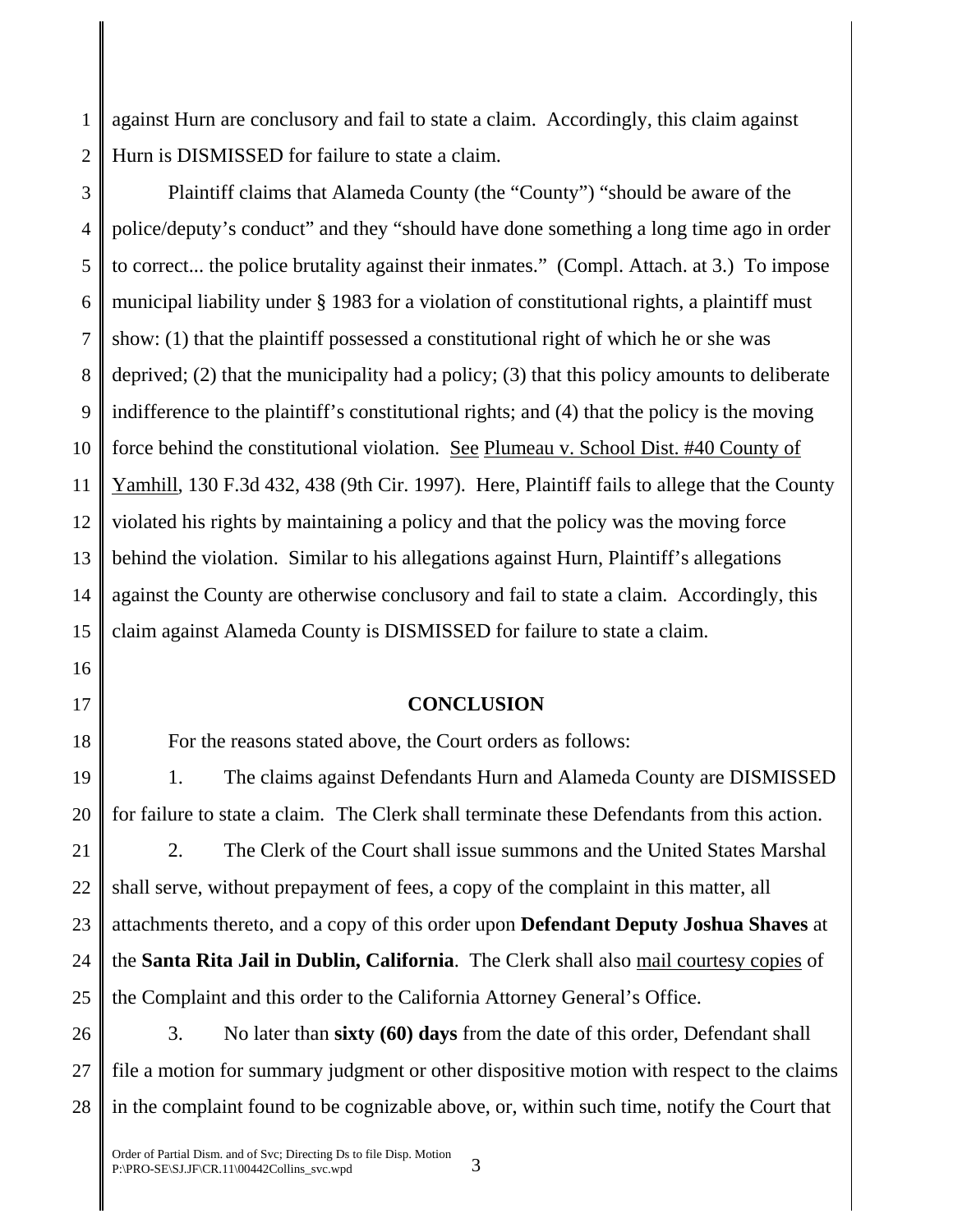1 Defendant is of the opinion that this case cannot be resolved by such a motion.

| $\mathbf{2}$   | If Defendant elects to file a motion to dismiss on the grounds that<br>a.                                                                                                                                                                                                                                                                                                                                                                        |  |  |
|----------------|--------------------------------------------------------------------------------------------------------------------------------------------------------------------------------------------------------------------------------------------------------------------------------------------------------------------------------------------------------------------------------------------------------------------------------------------------|--|--|
| 3              | Plaintiff failed to exhaust his available administrative remedies as required by 42 U.S.C.                                                                                                                                                                                                                                                                                                                                                       |  |  |
| $\overline{4}$ | § 1997e(a), Defendant shall do so in an unenumerated Rule 12(b) motion pursuant to                                                                                                                                                                                                                                                                                                                                                               |  |  |
| 5              | Wyatt v. Terhune, 315 F.3d 1108, 1119-20 (9th Cir. 2003), cert. denied Alameida v.                                                                                                                                                                                                                                                                                                                                                               |  |  |
| 6              | Terhune, 540 U.S. 810 (2003).                                                                                                                                                                                                                                                                                                                                                                                                                    |  |  |
| 7              | $\mathbf{b}$ .<br>Any motion for summary judgment shall be supported by adequate                                                                                                                                                                                                                                                                                                                                                                 |  |  |
| 8              | factual documentation and shall conform in all respects to Rule 56 of the Federal Rules of                                                                                                                                                                                                                                                                                                                                                       |  |  |
| 9              | Civil Procedure. Defendant is advised that summary judgment cannot be granted,                                                                                                                                                                                                                                                                                                                                                                   |  |  |
| 10             | nor qualified immunity found, if material facts are in dispute. If Defendant is of the                                                                                                                                                                                                                                                                                                                                                           |  |  |
| 11             | opinion that this case cannot be resolved by summary judgment, he shall so inform                                                                                                                                                                                                                                                                                                                                                                |  |  |
| 12             | the Court prior to the date the summary judgment motion is due.                                                                                                                                                                                                                                                                                                                                                                                  |  |  |
| 13             | Plaintiff's opposition to the dispositive motion shall be filed with the Court<br>4.                                                                                                                                                                                                                                                                                                                                                             |  |  |
| 14             | and served on Defendant no later than thirty (30) days from the date Defendant's motion                                                                                                                                                                                                                                                                                                                                                          |  |  |
| 15             | is filed.                                                                                                                                                                                                                                                                                                                                                                                                                                        |  |  |
| 16             | In the event Defendant files an unenumerated motion to dismiss<br>a.                                                                                                                                                                                                                                                                                                                                                                             |  |  |
| 17             | under Rule 12(b), Plaintiff is hereby cautioned as follows:                                                                                                                                                                                                                                                                                                                                                                                      |  |  |
| 18             | The Defendants have made a motion to dismiss pursuant to Rule<br>12(b) of the Federal Rules of Civil Procedure, on the ground you have not                                                                                                                                                                                                                                                                                                       |  |  |
| 19             | exhausted your administrative remedies. The motion will, if granted, result<br>in the dismissal of your case. When a party you are suing makes a motion                                                                                                                                                                                                                                                                                          |  |  |
| 20             | to dismiss for failure to exhaust, and that motion is properly supported by<br>declarations (or other sworn testimony) and/or documents, you may not                                                                                                                                                                                                                                                                                             |  |  |
| 21             | simply rely on what your complaint says. Instead, you must set out specific<br>facts in declarations, depositions, answers to interrogatories, or documents,<br>that contradict the facts shown in the Defendant's declarations and<br>documents and show that you have in fact exhausted your claims. If you do<br>not submit your own evidence in opposition, the motion to dismiss, if<br>appropriate, may be granted and the case dismissed. |  |  |
| 22             |                                                                                                                                                                                                                                                                                                                                                                                                                                                  |  |  |
| 23             |                                                                                                                                                                                                                                                                                                                                                                                                                                                  |  |  |
| 24             | In the event Defendant files a motion for summary judgment, the<br>$\mathbf{b}$ .                                                                                                                                                                                                                                                                                                                                                                |  |  |
| 25             |                                                                                                                                                                                                                                                                                                                                                                                                                                                  |  |  |
| 26             |                                                                                                                                                                                                                                                                                                                                                                                                                                                  |  |  |
| 27             | <sup>1</sup> The following notice is adapted from the summary judgment notice to be given to pro<br>se prisoners as set forth in Rand v. Rowland, 154 F.3d 952, 963 (9th Cir. 1998) (en banc).                                                                                                                                                                                                                                                   |  |  |
| 28             | See Wyatt v. Terhune, 315 F.3d at 1120 n.14.                                                                                                                                                                                                                                                                                                                                                                                                     |  |  |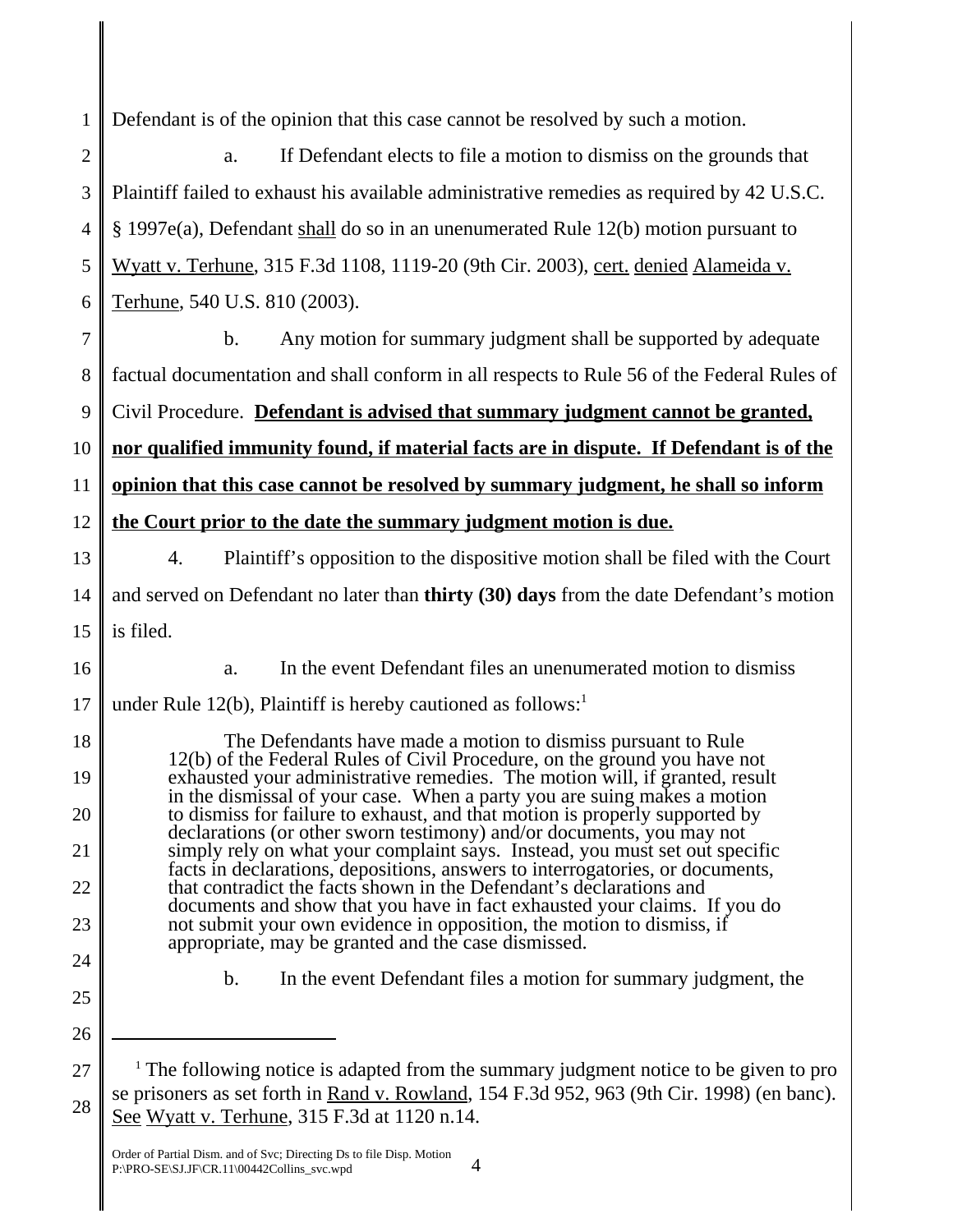1 Ninth Circuit has held that the following notice should be given to Plaintiff:

The defendants have made a motion for summary judgment by which they seek to have your case dismissed. A motion for summary judgment under Rule 56 of the Federal Rules of Civil Procedure will, if granted, end your case.

Rule 56 tells you what you must do in order to oppose a motion for summary judgment. Generally, summary judgment must be granted when there is no genuine issue of material fact--that is, if there is no real dispute about any fact that would affect the result of your case, the party who asked for summary judgment is entitled to judgment as a matter of law, which will end your case. When a party you are suing makes a motion for summary judgment that is properly supported by declarations (or other sworn testimony), you cannot simply rely on what your complaint says. Instead, you must set out specific facts in declarations, depositions, answers to interrogatories, or authenticated documents, as provided in Rule 56(e), that contradict the facts shown in the defendants' declarations and documents and show that there is a genuine issue of material fact for trial. If you do not submit your own evidence in opposition, summary judgment, if appropriate, may be entered against you. If summary judgment is granted in favor of defendants, your case will be dismissed and there will be no trial.

# See Rand v. Rowland, 154 F.3d 952, 963 (9th Cir. 1998) (en banc).

Plaintiff is advised to read Rule 56 of the Federal Rules of Civil Procedure and Celotex Corp. v. Catrett, 477 U.S. 317 (1986) (holding party opposing summary judgment must come forward with evidence showing triable issues of material fact on every essential element of his claim). Plaintiff is cautioned that failure to file an opposition to Defendant's motion for summary judgment may be deemed to be a consent by Plaintiff to the granting of the motion, and granting of judgment against plaintiff without a trial. See Ghazali v. Moran, 46 F.3d 52, 53-54 (9th Cir. 1995) (per curiam); Brydges v. Lewis, 18 F.3d 651, 653 (9th Cir. 1994).

5. Defendant shall file a reply brief no later than **fifteen (15) days** after Plaintiff's opposition is filed.

6. The motion shall be deemed submitted as of the date the reply brief is due. No hearing will be held on the motion unless the Court so orders at a later date.

7. All communications by the Plaintiff with the Court must be served on Defendant, or Defendant's counsel once counsel has been designated, by mailing a true copy of the document to Defendant or Defendant's counsel.

11

12

13

14

15

16

17

18

19

20

21

22

23

24

25

26

27

28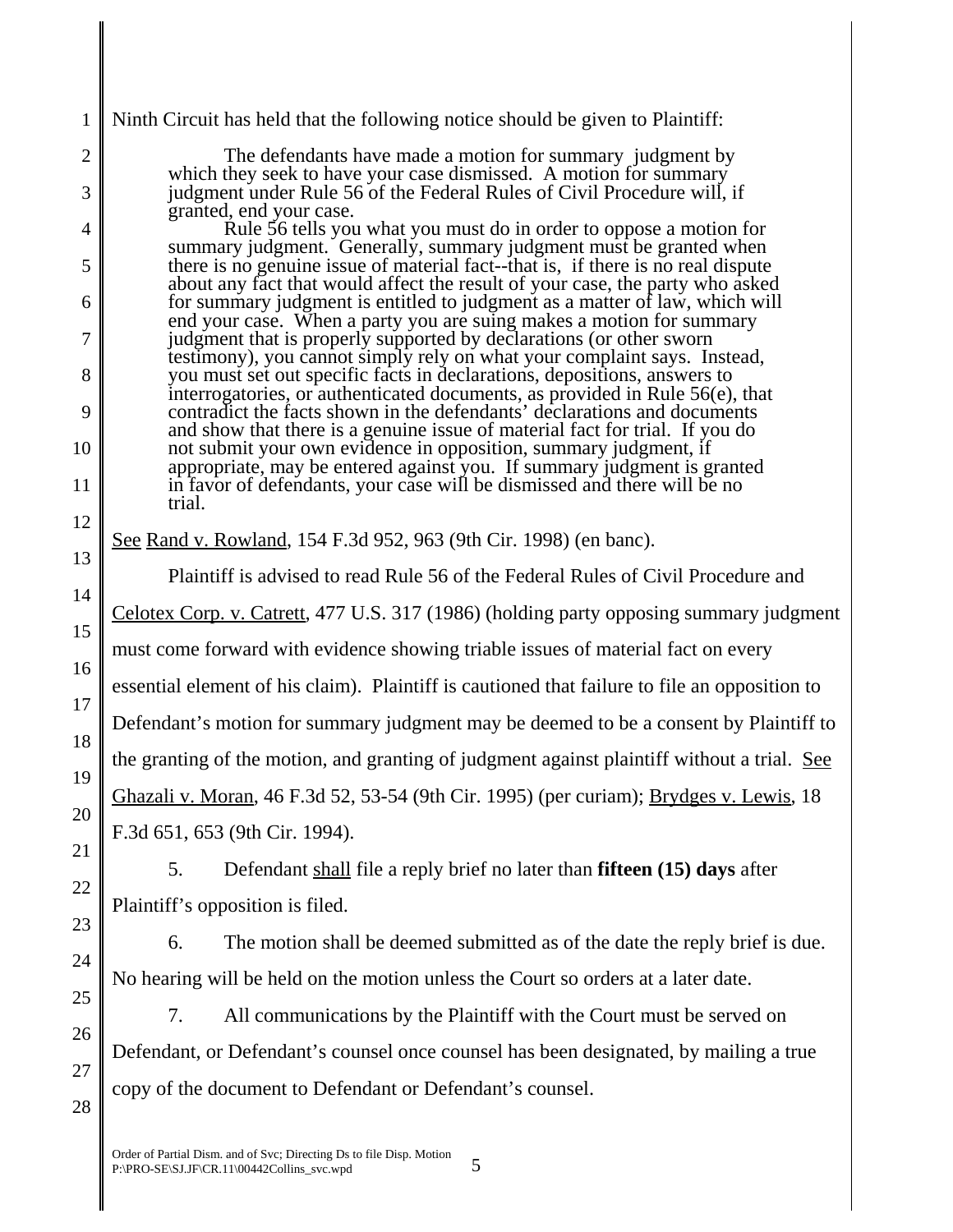| $1 \parallel$ | Discovery may be taken in accordance with the Federal Rules of Civil                        |
|---------------|---------------------------------------------------------------------------------------------|
|               | 2   Procedure. No further Court order is required before the parties may conduct discovery. |

 9. It is Plaintiff's responsibility to prosecute this case. Plaintiff must keep the Court informed of any change of address and must comply with the Court's orders in a timely fashion. Failure to do so may result in the dismissal of this action for failure to prosecute pursuant to Federal Rule of Civil Procedure 41(b).

| 5               |
|-----------------|
| 6               |
| $\overline{7}$  |
| 8               |
| 9               |
| 10              |
| 11              |
| 12              |
| 13              |
| 14              |
| 15              |
| 16              |
| $\frac{17}{1}$  |
| 18              |
| 19              |
| $\overline{20}$ |
| $\overline{21}$ |

IT IS SO ORDERED.

4/22/11

 $\overline{D}$ DATED:  $\overline{J}$ EREMY FOGEL

United States District Judge